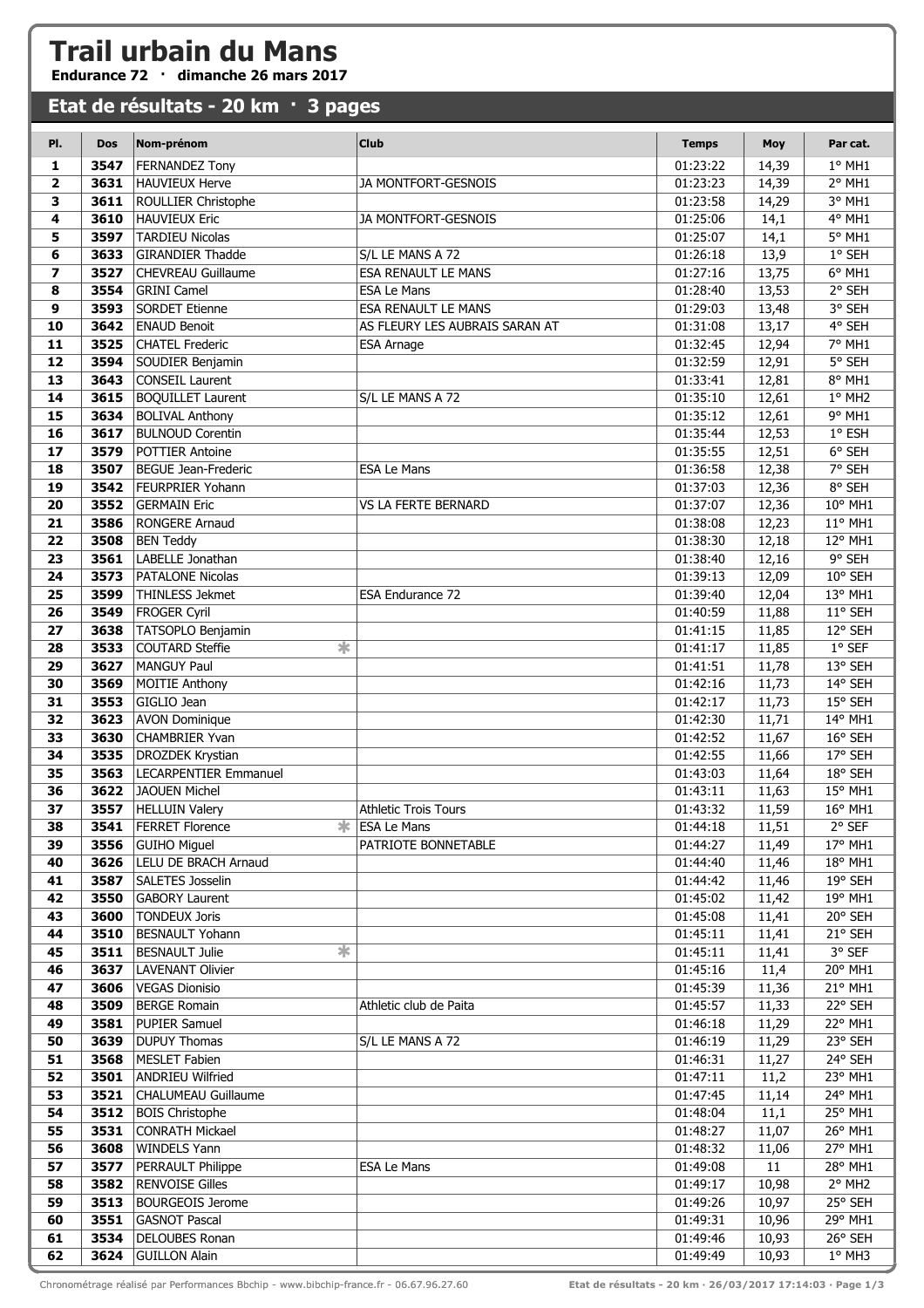| PI.      | <b>Dos</b>   | Nom-prénom                                           | <b>Club</b>                     | <b>Temps</b>         | Moy          | Par cat.           |
|----------|--------------|------------------------------------------------------|---------------------------------|----------------------|--------------|--------------------|
| 63       | 3526         | <b>CHEVALIER Jerome</b>                              |                                 | 01:50:14             | 10,89        | 30° MH1            |
| 64       | 3614         | <b>BUON Philippe</b>                                 |                                 | 01:50:22             | 10,87        | 3° MH <sub>2</sub> |
| 65       | 3520         | <b>CHAILLOUX Loris</b>                               |                                 | 01:50:40             | 10,84        | 31° MH1            |
| 66       | 3538         | $\ast$<br><b>DUBOIS Valerie</b>                      |                                 | 01:51:03             | 10,81        | 4° SEF             |
| 67       | 3641         | PAQUIER Charly                                       |                                 | 01:51:03             | 10,81        | 27° SEH            |
| 68       | 3603         | VARET Johnny                                         | <b>ESA Le Mans</b>              | 01:51:12             | 10,79        | 4° MH2             |
| 69       | 3545         | ☀<br><b>FORNES Helene</b>                            |                                 | 01:51:12             | 10,79        | $1°$ MF1           |
| 70       | 3584         | $\overline{\ast}$<br>ROGUINSKY Elisabeth             |                                 | 01:51:43             | 10,74        | 2° MF1             |
| 71       | 3558         | <b>HERVE Pascal</b>                                  |                                 | 01:51:54             | 10,72        | 5° MH <sub>2</sub> |
| 72       | 3598         | <b>TEREL Johann</b>                                  |                                 | 01:52:54             | 10,63        | 28° SEH            |
| 73       | 3522         | <b>CHAMPION Gerard</b>                               | JA MONTFORT-GESNOIS             | 01:53:25             | 10,58        | 2° MH3             |
| 74       | 3589         | <b>SILLE Gilles</b>                                  |                                 | 01:53:31             | 10,57        | 6° MH2             |
| 75       | 3602         | <b>TRELHU Denis</b>                                  |                                 | 01:53:43             | 10,55        | 29° SEH            |
| 76       | 3564         | ☀<br>LEFHLOHIC Virginie                              |                                 | 01:53:46             | 10,55        | 5° SEF             |
| 77       | 3566         | <b>LEMOINE Vincent</b>                               | <b>A3T FREE RUN</b>             | 01:53:46             | 10,55        | 30° SEH            |
| 78       | 3565         | <b>LEFORT Pierre</b>                                 |                                 | 01:53:57             | 10,53        | 7° MH2             |
| 79       | 3567         | <b>LINAIS Frederic</b>                               | <b>ESA Le Mans</b>              | 01:54:36             | 10,47        | 32° MH1            |
| 80       | 3601         | <b>TOUILLET Ludovic</b>                              |                                 | 01:54:41             | 10,46        | 31° SEH            |
| 81       | 3604         | <b>VASLIN Stephanie</b>                              | ES SEGRE HAUTE ANJOU            | 01:55:21             | 10,4         | $6°$ SEF           |
| 82       | 3544         | <b>FOCKE Michel</b>                                  |                                 | 01:55:59             | 10,35        | 8° MH2             |
| 83       | 3516         | <b>BROSSARD Herve</b>                                | <b>ESA Le Mans</b>              | 01:56:31             | 10,3         | 33° MH1            |
| 84       | 3628         | <b>HERRAULT Adrien</b>                               |                                 | 01:56:32             | 10,3         | 32° SEH            |
| 85       | 3517         | <b>BROUARD Pascal</b>                                |                                 | 01:56:42             | 10,28        | 9° MH2             |
| 86       | 3574         | <b>PAUTONNIER Franck</b>                             |                                 | 01:56:42             | 10,28        | 10° MH2            |
| 87       | 3572         | OUVRARD Christophe                                   |                                 | 01:58:50             | 10,1         | 11° MH2            |
| 88       | 3635         | <b>GRAVOUILLE Yannick</b>                            |                                 | 01:58:51             | 10,1         | 34° MH1            |
| 89       | 3636         | HOUDRON Sébastien                                    |                                 | 01:58:57             | 10,09        | 33° SEH            |
| 90       | 3505         | <b>BARRIER Jordan</b>                                |                                 | 01:59:27             | 10,05        | 34° SEH            |
| 91       | 3578         | PLUMARD Yannick                                      | <b>ESA Le Mans</b>              | 01:59:28             | 10,04        | 12° MH2            |
| 92       | 3548         | $\ast$<br><b>FRETARD Laurence</b>                    | <b>FREE RUNNER</b>              | 01:59:37             | 10,03        | 7° SEF             |
| 93       | 3560         | <b>KLABA Christophe</b>                              |                                 | 02:00:13             | 9,98         | 13° MH2            |
| 94       | 3519         | <b>CARCEL Christian</b><br>∗.                        |                                 | 02:01:08             | 9,91         | 14° MH2            |
| 95       | 3620         | LEDOUX Alexandra                                     | <b>NANTES EC</b>                | 02:01:35             | 9,87         | 8° SEF<br>2° ESH   |
| 96<br>97 | 3618<br>3590 | <b>ARNAUD Maxime</b><br><b>SIMON Catherine</b><br>ж. | <b>ESA Le Mans</b>              | 02:01:46<br>02:02:17 | 9,85<br>9,81 | 3° MF1             |
| 98       | 3592         | <b>SONJON Mathieu</b>                                |                                 | 02:02:39             | 9,78         | 35° MH1            |
| 99       | 3605         | 宋<br><b>VAUCELLE Carole</b>                          |                                 | 02:03:10             | 9,74         | 4° MF1             |
| 100      | 3596         | SOULIGNAC Laurane                                    | <b>* A3T FREE RUN</b>           | 02:03:32             | 9,71         | 9° SEF             |
| 101      | 3621         | <b>RAULT Patrice</b>                                 |                                 | 02:03:32             | 9,71         | 36° MH1            |
| 102      | 3504         | <b>BARDET-TIBERGE Sophie</b>                         | <b><del></del></b> A3T FREE RUN | 02:03:32             | 9,71         | $5^{\circ}$ MF1    |
| 103      | 3532         | COTTENCON Nicolas                                    |                                 | 02:03:50             | 9,69         | 37° MH1            |
| 104      | 3607         | <b>WAFFLARD Sebastien</b>                            |                                 | 02:03:50             | 9,69         | 38° MH1            |
| 105      | 3640         | <b>MOREAU Mickael</b>                                |                                 | 02:04:57             | 9,6          | 35° SEH            |
| 106      | 3528         | ☀<br>CHEVALIER DOLON Gaelle                          |                                 | 02:05:08             | 9,59         | $6^{\circ}$ MF1    |
| 107      | 3609         | <b>DERRE Christophe</b>                              |                                 | 02:05:10             | 9,59         | 15° MH2            |
| 108      | 3619         | <b>LOUIS Karine</b><br>* !                           | <b>PASS RUNNING</b>             | 02:05:10             | 9,59         | 7° MF1             |
| 109      | 3625         | <b>WODYNSKI Patrick</b>                              | S/L LE MANS A 72                | 02:06:24             | 9,49         | 16° MH2            |
| 110      | 3616         | <b>LAVIE Claude</b>                                  |                                 | 02:06:58             | 9,45         | 17° MH2            |
| 111      | 3536         | <b>DUBE Delphine</b><br>ж.                           | Athletic Club Pays d'Ancenis    | 02:07:33             | 9,41         | 8° MF1             |
| 112      | 3595         | SOUDY Jonatahn                                       | Athletic Club Pays d'Ancenis    | 02:07:33             | 9,41         | 39° MH1            |
| 113      | 3546         | <b>FOURNIER Eric</b>                                 |                                 | 02:07:58             | 9,38         | 18° MH2            |
| 114      | 3523         | ∗<br><b>CHARBONNIER Myriam</b>                       |                                 | 02:08:23             | 9,35         | 9° MF1             |
| 115      | 3559         | <b>HUSER Philippe</b>                                |                                 | 02:08:24             | 9,35         | 19° MH2            |
| 116      | 3580         | ☀<br>PREZELIN Aline                                  |                                 | 02:08:28             | 9,34         | 10° MF1            |
| 117      | 3503         | $\ddot{\ast}$<br><b>AUBERT Valerie</b>               |                                 | 02:09:22             | 9,28         | 11° MF1            |
| 118      | 3537         | <b>DUBILLON Nicolas</b>                              |                                 | 02:10:48             | 9,17         | 36° SEH            |
| 119      | 3539         | DUBU Jonas                                           |                                 | 02:10:57             | 9,16         | 3° ESH             |
| 120      | 3591         | <b>SIMON Fabrice</b>                                 | <b>ESA Le Mans</b>              | 02:12:17             | 9,07         | 40° MH1            |
| 121      | 3555         | <b>GUIBERT Lionel</b>                                | <b>ESA Le Mans</b>              | 02:13:47             | 8,97         | 41° MH1            |
| 122      | 3540         | FERCHAUD Alain                                       | <b>ESA Le Mans</b>              | 02:13:47             | 8,97         | 20° MH2            |
| 123      | 3524         | <b>CHARRUEAU Nicolas</b>                             | <b>ESA Le Mans</b>              | 02:13:48             | 8,97         | 37° SEH            |
| 124      | 3562         | LE COZ Pascal                                        |                                 | 02:14:19             | 8,93         | 21° MH2            |
| 125      | 3612         | 米<br><b>NORMAND Celine</b>                           | <b>ESA Le Mans</b>              | 02:15:49             | 8,84         | 12° MF1            |
| 126      | 3529         | $\ast$<br><b>CHEVREUX Aurelie</b>                    | Jogging Meslay                  | 02:15:49             | 8,84         | 10° SEF            |
| 127      | 3613         | CAZALS Jean-Luc                                      |                                 | 02:15:49             | 8,84         | 22° MH2            |
| 128      | 3570         | <b>MOREAU Lee-Gilles</b>                             |                                 | 02:16:23             | 8,8          | 23° MH2            |
| 129      | 3571         | <b>OTTE Franz</b>                                    |                                 | 02:17:28             | 8,73         | 42° MH1            |
| 130      | 3502         | <b>ANTOINE Emmanuel</b>                              |                                 | 02:22:57             | 8,39         | 24° MH2            |

Chronométrage réalisé par Performances Bbchip - www.bibchip-france.fr - 06.67.96.27.60 **Etat de résultats - 20 km · 26/03/2017 17:14:03 · Page 2/3**